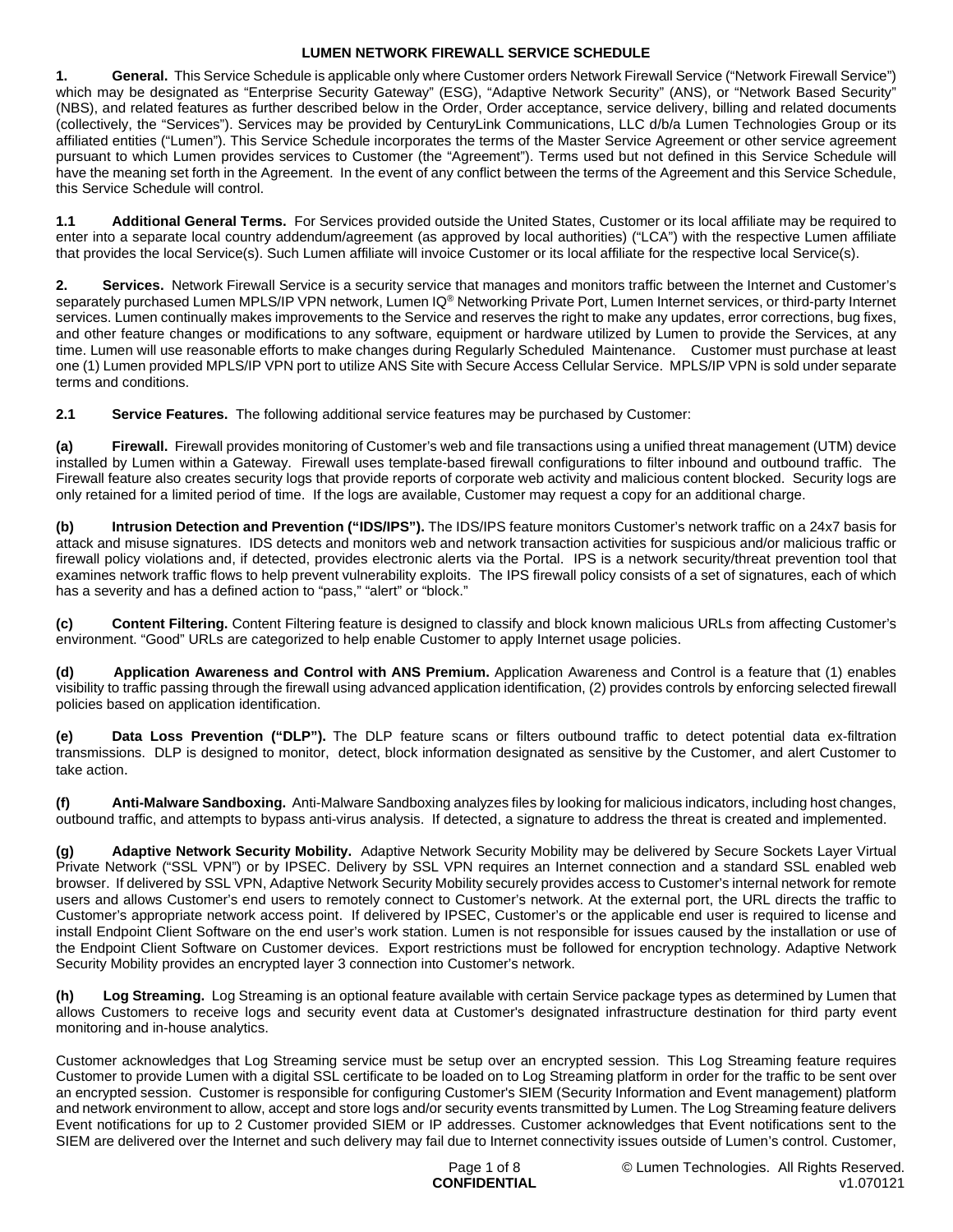and not Lumen is responsible for storage of the logs received; however, Lumen has the ability to send/resend buffered logs if needed for up to 14 days. Customer acknowledges and agrees that Log Streaming is provided "as-is" and "as available" and Lumen will have no liability related to or arising from use by Customer of this feature.

**(i) Visualization.** Threat Visualization provides a fixed single portal view of the near real time threat landscape for Adaptive Network Security Basic and Premium Services. Customers can view interactions with malicious sites, but no automated actions are taken.

**(j) Rapid Threat Defense.** Rapid Threat Defense is available with the Adaptive Network Security Premium Service package, is an automated threat detection and response capability designed to detect and block threats based on Customer's defined Adaptive Network Security Firewall policies. The Customer selects a security posture based on threat risk score. When threats are discovered that meet or exceed the selected risk score, countermeasures designed to block or prevent access to the malicious entities are automatically deployed and augmented to Adaptive Network Security Firewall policies. Customers must set a security posture threshold for the automated response to take effect, except for Allow and Block IPv4 CIDR lists. These lists are independent of a security posture risk score settings and always take precedence on the ANS Firewall instance policy. Due to the varying nature of malicious activity, Lumen cannot guarantee that all malicious activities or sites intended to be blocked will be identified, detected and blocked. Customer acknowledges that Lumen is implementing actions at Customer's request and in accordance with Customer identified criteria and Lumen is not responsible for the effectiveness of the blocking of all offending sites or malicious activities. Customer's can view automated actions via Threat Visualization.

Customer networks with multiple Adaptive Network Security Gateway Firewall instances must enable Premium Service Level Package across all Gateway firewall instances. Failure to do so may result in the override of Customer owned and managed premises firewall policies with Rapid Threat Defense.

**(k) Digital Certificate exchange.** The Lumen Certificate Management System (CMS) platform is an automated, systematic and secure way for Customers to generate, store and place and/or change digital certificates on Lumen security devices. The CMS provides auditable security around the handling and storage of all digital key materials of Customer within a private container and security with an independent encryption key. Lumen provides a secure process to move the certificate from that secure storage to the security end device within Lumen's private management network, via a secure Transport Layer Security (TLS) protocol, endpoint connection validation, and role-based access control (RBAC) for the account used to authenticate the actions requested. The CMS feature is made available to Customer as a convenience and is provided "as-is" and "as-available" with no applicable SLA.

**(l) ANS – Site.** ANS – Site enables Customer to set up a network connection and establish an encrypted IPSEC tunnel across the Public Internet between the Customer remote location via configuration and deployment of a Customer owned or Lumen managed router or premises firewall, with aggregation through ANS to Customer's Lumen provided MPLS/ IP VPN, another ANS-Site with ANS Basic no Features, and/or the Public Internet with ANS Basic or Premium features.

**ANS Site Remote Access IPSEC Non-Standard Encryption.** ANS offers a remote access IPSEC Virtual Private Network (VPN) capability that enables Customer to build VPNs over the public internet by encrypting traffic between each VPN endpoint using IPSEC. When ordered by Customer, Lumen will configure and support a Lumen non-standard IPSEC VPN with no phase 2 encryption algorithm for the purpose of connecting to the Customer's contracted public cloud security provider. This type of IPSEC configuration does not encrypt the data traversing the VPN and is commonly referred to as an IPSEC NULL Encryption tunnel. As defined within RFC2410, NULL encryption is only suitable where data confidentiality is not a concern. Lumen is not responsible for any Customer security vulnerabilities or sub-standard performance over the encrypted tunnel due to the lack of phase 2 encryption at the ANS Gateway.

**(m) Secure Access – Cellular:** Secure Access Cellular ("collectively SAC") leverages third party cellular network connectivity and is established utilizing Lumen managed or customer-provided customer premises equipment (CPE) that includes: (1) external enterpriseclass cellular to Ethernet bridge device; and (2) router to provide IPSEC connectivity to the Lumen network in a back-up only or failover situation to Lumen MPLS/IP VPN. Lumen provides SAC on a commercially reasonable efforts basis. Lumen does not make any commitment of levels of service, coverage or class of service over third party cellular service. Lumen managed router associated with SAC is subject to the separate terms of the Lumen Service Schedule for Managed Network Services. SAC is an optional configuration with an ANS Site.

**2.2 Package Types.** The two package types may be designated as "Basic," "Standard," "Premium," or "Unlimited" as applicable in the Order, pricing attachment, Order acceptance, service delivery, billing and related documents.

**(a) Basic/Standard.** The Basic/Standard package includes Firewall. If Customer orders a Basic ANS package, IDS/IPS is also included.

**(b) Premium/Unlimited.** The Premium/Unlimited package includes Firewall, IDS/IPS and DLP. If Customer orders an Unlimited NBS package, Content Filtering is also included. If Customer orders a Premium ANS package, Application Awareness Control is included.

**2.3 Ala Carte Options.** The following can be added as an ala carte option to a Service package where the option is not automatically included in the package:

- Content filtering.
- Anti-Malware Sandboxing (only available with ANS).
- Adaptive Network Security Mobilty (only available with ANS).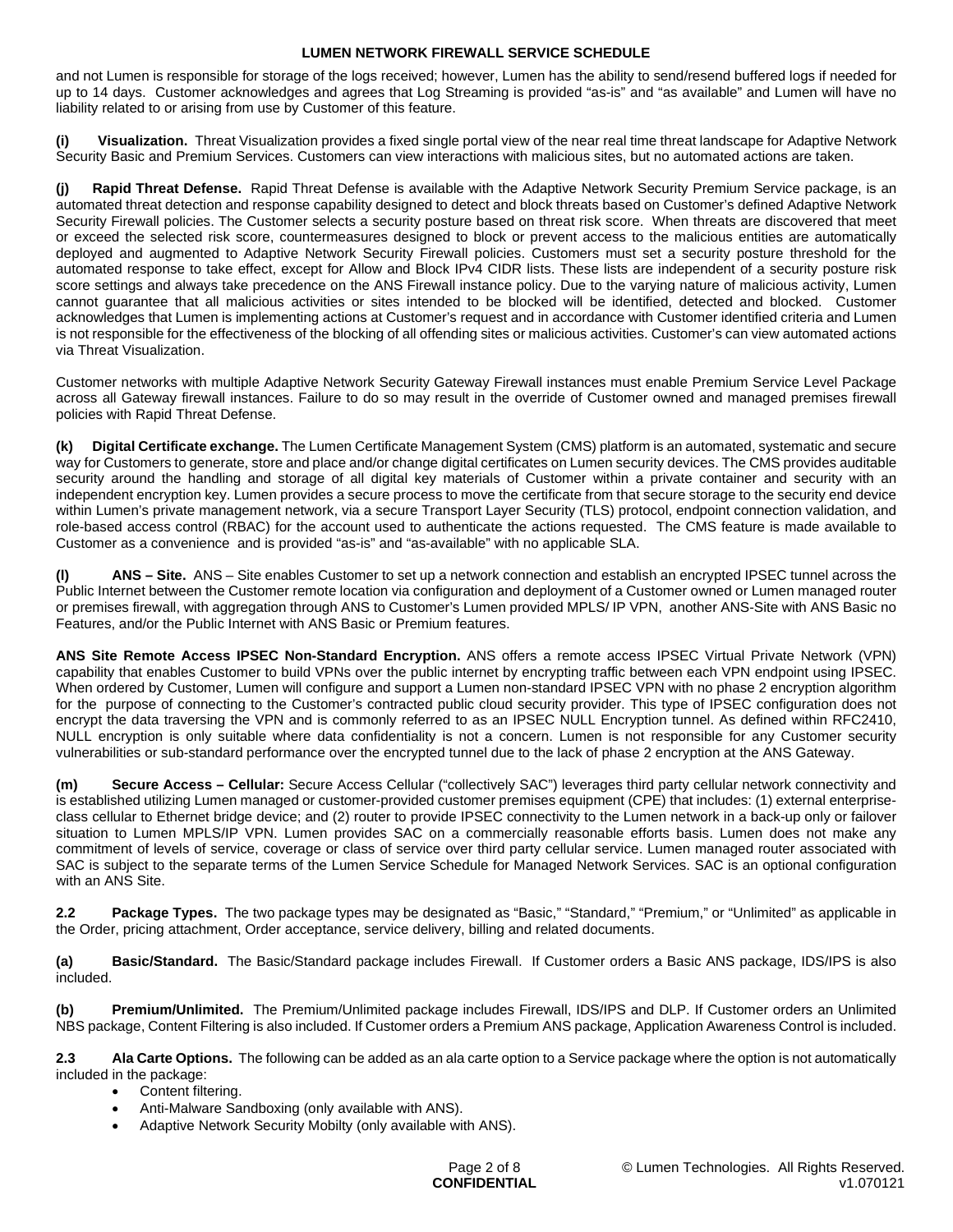**2.4 Change Management.** Customer may request logical changes to the Service by raising a MACD (Move, Add, Change, Delete) request via a ticket through the Portal. The SOC will review the request and will advise whether the change is a Basic Change or an Advanced Change (with an associated charge).

The Basic/Standard Service package includes five (5) Basic Changes per month per instance without charge. Basic Changes exceeding five (5) may be subject to a charge of \$250 per change. If Customer purchases a Premium/Unlimited package, there is no limit on the number of Basic Change requests per instance.

**2.5 Service Level Agreement ("Service Levels" or "SLA").** The Service Levels are not available until completion of Service Validation. Whether a Service issue constitutes a Service Level outage or failure for Service credit purposes will be determined by Lumen in its good faith discretion supported by records, trouble tickets, data and other evidence, including through the use of third party monitoring tools. Credits are only available against the MRC for the affected Service. Service Levels do not apply to Excused Outages or periods of permitted suspension.

**2.5.1 Availability.** The Service will be available to pass traffic 99.9% of the total hours in a calendar month (the "Availability SLA"). Service Unavailability is calculated from the timestamp when Lumen opens a trouble ticket following the report of a problem by the Customer until the time the ticket is closed. For Service Unavailability, Customer will be entitled to a service credit off of the MRC for the affected Service based on the cumulative minutes of Service Unavailability in a calendar month.

If the aggregate Service Unavailability during a calendar month meets or exceeds the durations identified below, the following remedies will apply. Service Credits are based on the MRC of the affected Service.

| <b>Aggregate Service Unavailability</b><br><b>Duration in a Calendar Month</b><br>(hrs:mins:secs) | <b>Service Level Credit</b> |
|---------------------------------------------------------------------------------------------------|-----------------------------|
| $00:00:01 - 00:43:00(99.9%)$                                                                      | No credit                   |
| $00:43:01 - 04:00:00$                                                                             | 10% of the MRC              |
| $04:00:01 - 08:00:00$                                                                             | 15% of the MRC              |
| $08:00:01 - 12:00:00$                                                                             | 20% of the MRC              |
| $12:00:01 - 16:00:00$                                                                             | 25% of the MRC              |
| $16:00:01 - 24:00:00$                                                                             | 30% of the MRC              |
| 24:00:01 or greater                                                                               | 35% of the MRC              |

**2.5.2 Security Event Monitoring – Notification and Resolution.** If Customer's package does not include IDS/IPS or if the Customer has disabled the IDS/IPS feature, this section does not apply. Customer may view the Event detail (including timestamp, Event name, attack type) on the Customer Portal.

**(a) Incidents.** If Lumen's systems alert the SOC that an Event or series of Events may impact the security of Customer's network, a SOC analyst will analyze the Event(s) to determine if an Incident has occurred. If Lumen determines an Incident has occurred, Lumen will submit a trouble ticket on Customer's behalf. Customer may also submit a trouble ticket if it believes an Incident has occurred. Lumen determines how Incidents are classified through the use of signature priorities, algorithms, event correlation, and professional judgment. Lumen reserves the right to modify the categories and classifications of Incidents. Lumen supports a notification Service Level and a resolution Service Level, as set forth below.

**(b) Notification.** If Lumen submits the trouble ticket on Customer's behalf, Lumen will notify the Customer Security Contacts by phone or email (as agreed upon between the parties) of the occurrence of Incidents (i) within 15 minutes of Lumen classifying the Incident as Critical and (ii) within 30 minutes of Lumen classifying the Incident as High. If Customer submits the trouble ticket, there is no notification Service Level.

**(c) Resolution.** Lumen will use reasonable efforts to achieve the resolution timeframes for Incidents as identified below. All timeframes start upon Lumen's validation and confirmation from Customer that action is necessary.

| <b>Incident Resolution Table</b>     |                                                                 |                                                                    |  |
|--------------------------------------|-----------------------------------------------------------------|--------------------------------------------------------------------|--|
| <b>Priority Level</b>                | <b>Target Resolution Time</b><br><b>Basic/Standard Packages</b> | <b>Target Resolution Time</b><br><b>Premium/Unlimited Packages</b> |  |
| <b>Priority 1 – Critical</b>         |                                                                 |                                                                    |  |
| A Network or application attack that |                                                                 |                                                                    |  |
| has rendered Customer's network      | Within 2 hrs                                                    | Within 1 hr                                                        |  |
| inoperable or that poses an imminent |                                                                 |                                                                    |  |
| threat of compromise.                |                                                                 |                                                                    |  |
| Priority 2 - High                    |                                                                 |                                                                    |  |
| A Network or application attack that | Within 4hrs                                                     | Within 2hrs                                                        |  |
| has caused essential applications or |                                                                 |                                                                    |  |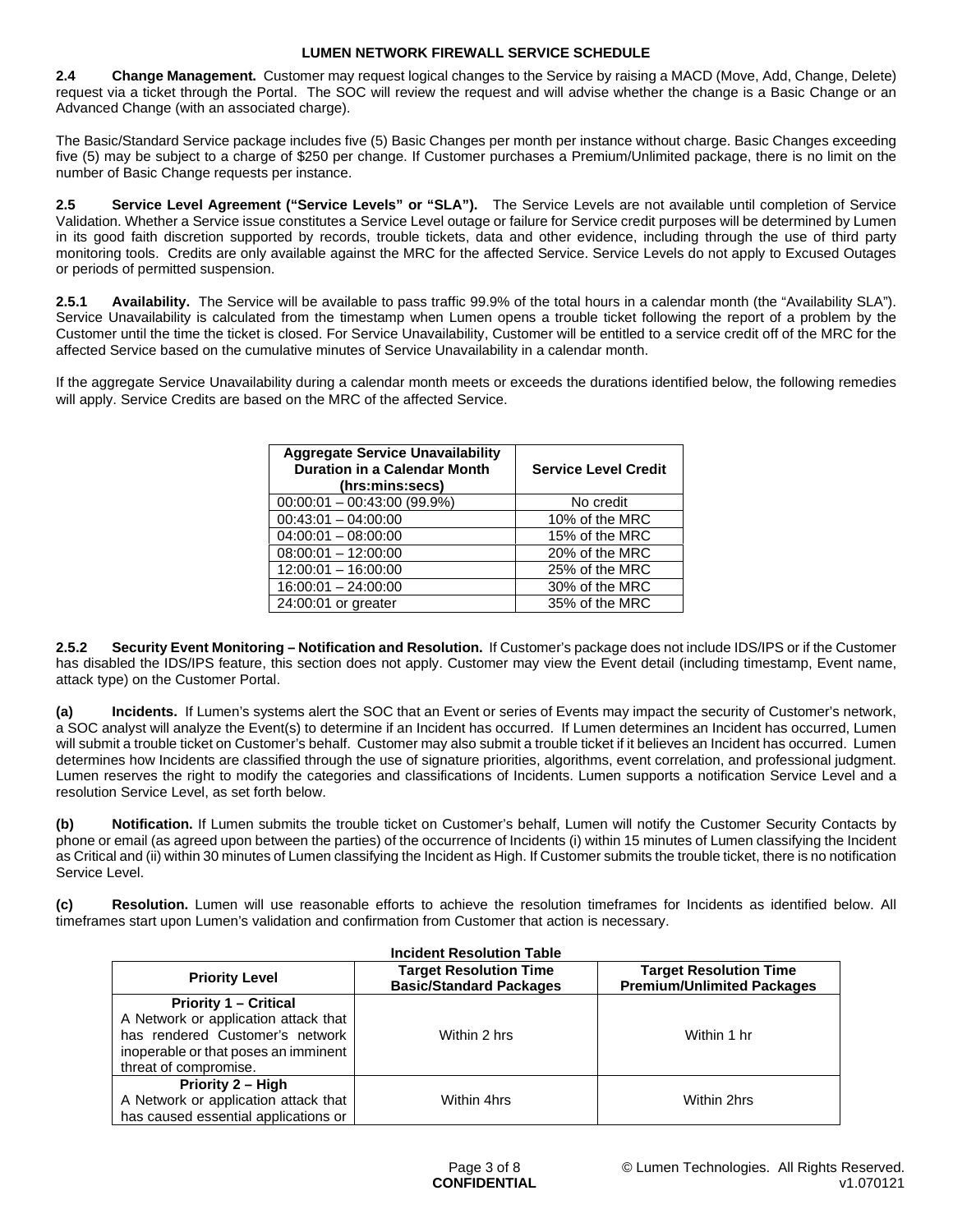| significantly<br>functionality<br>to<br>be<br>impaired.                                                                                                                                                                                             |              |              |
|-----------------------------------------------------------------------------------------------------------------------------------------------------------------------------------------------------------------------------------------------------|--------------|--------------|
| <b>Priority 3 - Medium</b><br>An internal, unforeseen Customer<br>network or application security issue<br>or industry vulnerability.                                                                                                               | Within 10hrs | Within 6hrs  |
| Priority 4 – Low*<br>non-time sensitive reported<br>A<br>security issue. An informational<br>request that may be explained in<br>Portal FAQs, but nonetheless<br>Customer would like to speak about<br>the issue. This includes tuning<br>requests. | Within 24hrs | Within 12hrs |

\* For Low priority Incidents, these metrics are service objectives only. No service credits or other remedy will apply for failure to achieve these objectives.

**(d) Service Credits.** For any day in which Lumen fails to meet the notification and/or resolution Service Levels for reasons other than an Excused Outage, Customer will be entitled to a service credit equal to 1/30th of the MRC of the Service at the applicable Customer site. The service credit cannot exceed 1/30th of such MRC in any day.

**2.5.3 Limits.** If the Service is used in conjunction with Lumen provided MPLS, Lumen IQ Networking Private Port, Internet and/or Managed Network Services, Service Levels for those services are subject to separate Service Schedules. Notwithstanding anything to the contrary, in no event will the aggregate service credits available in this Service Schedule in any month exceed the MRCs for Network Firewall Services provided during the month.

**2.5.4 General Terms for all Service Levels.** To be eligible for credits, Customer must be current in its obligations, and Customer must contact Lumen Billing Inquiries via the contact information provided on their invoice, open a ticket in the Portal or contact their account manager to report any issue for which Customer thinks a Service Level may apply within 30 calendar days after the issue occurs. Credits will only apply against the applicable MRC for the affected Service, and will not apply to any other services provided by Lumen. Duplicative credits will not be awarded for a single failure, incident or outage. The aggregate credits in any calendar month will not exceed 100% of the MRC of the affected Service. The Service Level credits and termination rights stated in this Service Schedule will be Customer's sole and exclusive remedies with respect to any service failure or outage

# **3. Customer Responsibilities.**

**3.1 Charges and Customer Delays.** Charges on the Order remain in effect during the Service Term and consist of the following: (i) a monthly recurring charge(s) ("MRC") for Service package type/Service element(s) and the bandwidth level Customer selects, (ii) one time, non-recurring charges ("NRC") for installation and change request pricing that may consist of: per ANS gateway firewall instance, shared security bandwidth across multiple use cases based on selected bandwidth, service level package, and optional features; ANS Mobility per set of concurrent users; and (iii) any additional charges as may be set forth in the Order. Adaptive Network Security Mobility requires an additional MRC based on the number of concurrent users. Lumen may install and invoice Service features contained in an Order separately. Adaptive Network Security – Site does not have an MRC nor NRC for remote access. If a Lumen-managed router or Secure Access Cellular is enabled with the remote site, an MRC and NRC will be associated with components.

Customer agrees to pay and/or reimburse Lumen for fees, costs and/or expenses related to or resulting from (i) any unreasonable delays or omissions in Customer's performance of its obligations to enable the Service, and/or (ii) additional installation or subsequent work required to be performed, caused by (a) Customer's request for changes (except as set forth in the Change Management section of this Service Schedule) to the applicable Service, or (b) any other actions or omissions by Customer which materially affect Lumen's ability to perform its obligations under this Service Schedule. Charges for certain Services are subject to (a) a property tax surcharge (or substantially similar local equivalent) and (b) a cost recovery fee per month to reimburse Lumen for various governmental taxes and surcharges. Such charges are subject to change by Lumen and will be applied regardless of whether Customer has delivered a valid tax exemption certificate. For additional details on taxes and surcharges that are assessed, visit www.lumen.com/taxes.

Customer understands and agrees that if Customer fails to take any actions required to enable Lumen to complete delivery of Service, then, 5 days following notice to Customer of Lumen's inability to complete full delivery due to Customer inaction, Lumen will commence billing and Customer will be obligated to pay Lumen for Service.

Customer will pay all applicable termination charges as set forth in the Agreement if termination occurs prior to expiration of the Service Term for the ANS Site with Secure Access Cellular Service. Notwithstanding anything to the contrary in the Agreement, if Customer cancels or terminates Secure Access Cellular Service for convenience or Lumen terminates the Service for cause, Customer will pay Lumen a termination charge equal to the sum of: (A) if prior to delivery of a Connection Notice, (i) any third party termination charges for the cancelled Service; (ii) the non-recurring charges for the cancelled Service; and (iii) Lumen's out of pocket costs (if any) incurred in deploying or constructing facilities necessary for Service delivery or (B) following delivery of a Connection Notice, (i) all unpaid amounts for Service actually provided; (ii) 100% of the remaining monthly recurring charges (if any) for months 1-12 of the Service Term; (iii) 50%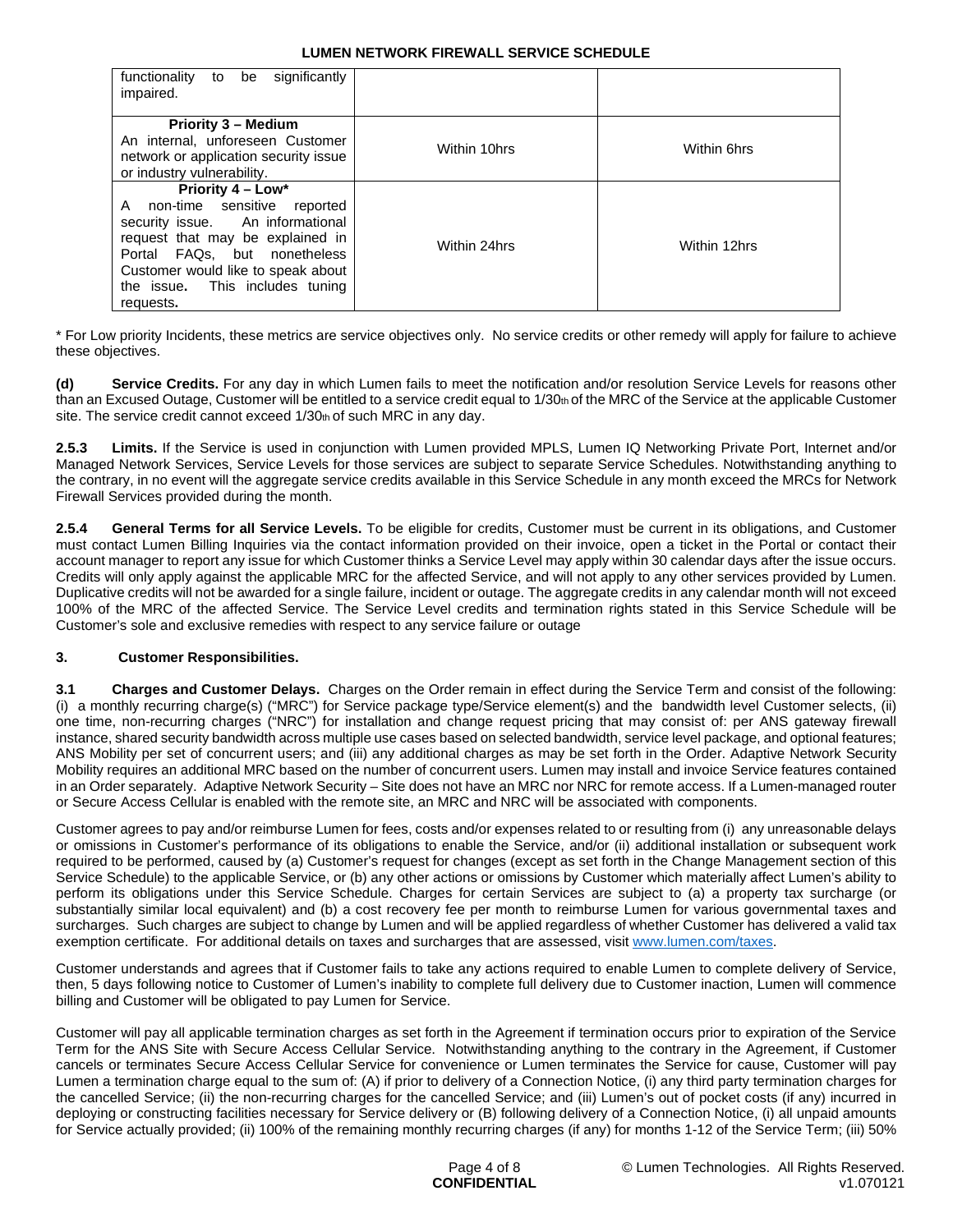of the remaining monthly recurring charges for month 13 through the end of the Service Term; and (iv) to the extent not recovered by the foregoing, any termination liability payable to third parties by Lumen resulting from the termination.

**3.2 Customer Security Contacts.** Customer will designate one primary and up to two additional Customer security contacts, and provide email and telephone contact details for each contact (the "Customer Security Contacts"). Customer will ensure Customer Security Contacts and all associated details are accurate and current at all times and that at least one Customer Security Contact is reachable 24/7. Lumen will only accept, discuss or make changes to the Service with the registered Customer Security Contacts or via the Portal. Requests for changes to the list of Customer Security Contacts must be made by an existing Customer Security Contact.

**3.3 Access to Managed Devices and Customer Sites.** Customer agrees to provide Lumen with prompt, reasonable and safe access to any applicable Customer sites necessary for Lumen to provide Service and comply with any reasonable physical and environmental requirements as may be identified by Lumen. Customer is required to provide hands on assistance for the purposes of troubleshooting and/or diagnosing technical difficulties.

**3.4 Lumen Provided IP Addresses and Domain Names.** If Lumen assigns Customer an IP address as part of the provision of Service, the IP address will (to the extent permitted by law) revert to Lumen after termination of the applicable Order for any reason whatsoever, and Customer will cease using the IP address. At any time after termination, Lumen may re-assign the IP address to another user. If Lumen obtains a domain name for Customer (which may be required in some jurisdictions), Customer will be the sole owner. Customer will be solely responsible for: (i) paying any associated fees (including renewal fees); (ii) complying with legal, technical, administrative, billing or other requirements imposed by the relevant domain name registration authority; and (iii) modifying the domain name if Customer changes service providers. Customer will indemnify, defend and hold Lumen (and its employees, affiliates, agents and subcontractors) harmless from any and all third-party claims, losses, liabilities and damages, including reasonable attorney's fees) relating to or arising from Customer's use of domain names (including claims for intellectual property infringement).

**3.5 Third-Party IP Addresses and Networks.** If (i) any of the IP addresses identified by Customer as part of the Service are associated with computer systems owned, managed, and/or hosted by a third-party service provider ("Third-Party Provider"); or (ii) any Customer equipment or any other computer systems to be monitored as part of the Service are part of a network owned, managed and/or otherwise controlled by, or collocated on premises owned, managed, and/or otherwise controlled by a Third-Party Provider, Customer warrants that it has and will maintain, the consent and authorization necessary for Lumen (and its affiliates, agents and vendors) to perform all elements of the Service, including but not limited to any vulnerability scanning of the Third-Party Provider networks that may be reasonably necessary as part of the provision of Service. Customer agrees to facilitate any necessary communications and exchanges of information between Lumen and the Third-Party Provider(s). Customer will indemnify, defend and hold Lumen (and its employees, affiliates, agents and subcontractors) harmless from and against any and all third party claims, losses, liabilities and damages, including reasonable attorney's fees, arising out of Customer's breach of its warranties or obligations in this Section.

**3.6 Third Party Software.** If any third-party software or agent, including any corresponding documentation, is required in connection with the Service, Customer agrees to use the third party software strictly in accordance with all applicable licensing terms and conditions, including any click to accept terms required as part of the download/install process. Customer acknowledges and agrees that it is solely responsible for selecting and ensuring that Customer provided software and systems, including third party software, is up to date and supportable. Customer's failure to do so may result in Lumen's inability to provide the Services and Lumen will have no liability therefrom, including for missed Service Levels.

**3.7 Lumen Provided Software.** If any third-party software, or agent including any corresponding documentation, is required in connection with the Service, Customer agrees to use third party software strictly in accordance with all applicable licensing terms and conditions, including any click to accept terms required as part of the download/install process.

**3.8 Customer Provided CPE.** Customer may use Customer Provided CPE that is pre-approved by Lumen and supports Lumen's IPSec encryption method standards. All Customer Provided CPE must be up to date and subject to a current maintenance contract supported by the manufacturer. Customer is solely responsible for the installation, operation, maintenance, use and compatibility of Customer Provided CPE. Customer will cooperate with Lumen in setting the initial configuration for the Customer Provided CPE that interfaces with the Services and comply with Lumen's instructions. Customer's failure to comply with its obligations in this section may result in Lumen's inability to provide the Services and Lumen will have no liability therefrom, including for missed Service Levels. Router configuration, deployment and management will be provided by Customer unless Customer separately purchases those services from Lumen.

**3.9 Customer's Security Policies.** Customer acknowledges that Lumen implements security policies at Customer's reasonable direction. Customer maintains overall responsibility for maintaining the security of Customer's network and computer systems. Customer acknowledges that notwithstanding anything in this Service Schedule, the Service is not a guaranty against malicious code, deleterious routines, and other techniques and tools employed by computer "hackers" and other third-parties to create security exposures.

**3.10 Customer Network.** Customer acknowledges that Customer network is Customer's sole responsibility. LumenLu may provide Customer with guidelines for minimum system requirements, compatibility, and other information necessary to use the Service, and Customer is responsible for making any required changes to its network environment in order to utilize the Service.

**3.11 Customer Change Notifications.** Customer will provide Lumen with 5 business days' advanced notice by the submission or update of a critical server ticket through the Portal regarding any changes to the network or firewall environment. If advance notice cannot be provided, Customer is required to provide Lumen with notification of changes within 7 business days.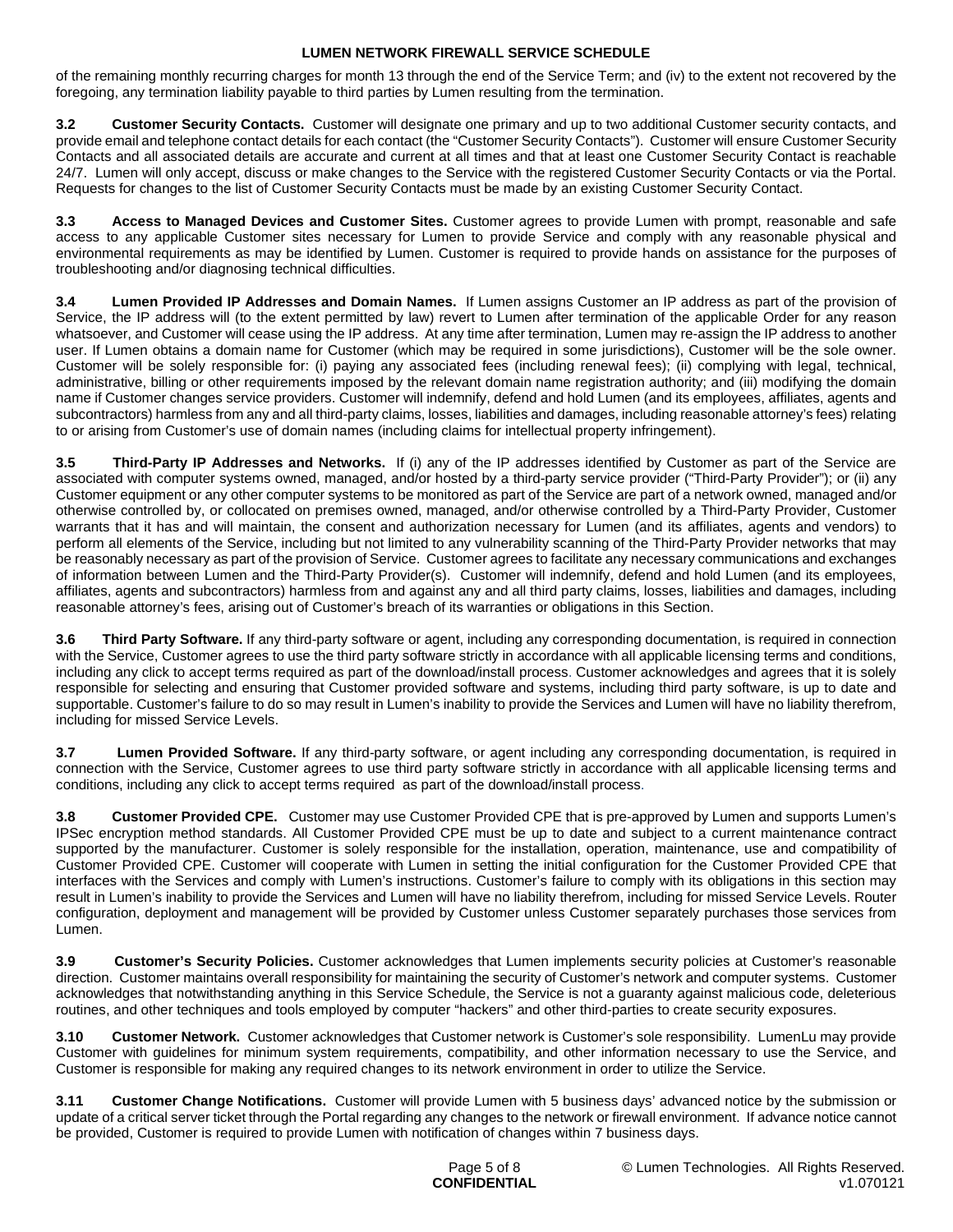**3.12 Chronic Problems.** Customer will resolve any Chronic Problem by taking whatever steps are deemed necessary to rectify the issue, including, but not limited to: (i) removing or modifying the existing Service configuration; (ii) making network changes in order to adhere to Lumen's guidelines; (iii) changing, maintaining or replacing Customer Provided CPE or other equipment or required for the Service: (iv) Lumen may suspend or terminate the Service if Customer has not remedied the Chronic Problem within 30 days of request by Lumen.

**3.13 Vulnerability Testing with ANS.** Lumen will permit Customer to perform, or to engage an independent third party to perform, at Customer's expense, vulnerability scanning against Adaptive Network Security service for the sole use of Customer to utilize firewall inspection services, remote access ANS Site and Adaptive Network Security Mobility services.

Customer's right to conduct vulnerability scanning is subject to the following limitations. Customer will: (i) restrict the vulnerability scanning to IP addresses Lumen has issued for Customer's sole use; (ii) restrict the scanning and enumeration of services installed to the sole purpose of identifying applications, open ports, and versions of software code in use; (iii) not under any circumstances exploit, or attempt to exploit in any way, any potential vulnerabilities identified by the vulnerability scan; and (iv) immediately stop scanning activity if instructed to do so by Lumen, and will not perform further scanning activity until notified by Lumen. Customer and Lumen will mutually agree on a vulnerability mitigation process.

**3.14** For ANS – Site, Customer is responsible for adhering to Lumen's recommended IPSec encryption standards. If Customer does not adhere to our recommended standards, then Customer information over the encrypted tunnel may be compromised and exposed to more security vulnerabilities and malicious events as it traverses the internet before it is protected by the ANS service. Customer is solely responsible for all equipment and other facilities used in the connection with the ANS-Site which are not provided by Lumen.

**3.15** For Secure Access – Cellular, Customer will not use SAC other than in support of backup to the Lumen provided MPLS/ IP VPN Services or ANS-Site primary access. Any use of SAC or components of equipment in any capacity other than support backup to Lumen MPLS or ANS-Site primary access will be a violation of this Service Schedule. Without limitation to Lumen's other remedies under the Agreement, Lumen reserves the right to charge, and Customer agrees to pay, for (i) any misuse of SAC or components, and/or (ii) for such usage in excess of Lumen's established data pool for Customer, separately at the rates then charged to Lumen by the third party cellular provider. Additionally, if Lumen provides Customer notice of such use of which Lumen becomes aware, Lumen may terminate SAC within 10 days of such notice if such use does not cease. Any use of SAC in a primary or non-backup manner will give Lumen the right to immediately suspend SAC and Customer will be liable to Lumen for any overage fees that may be charged to Lumen for use of SAC beyond a failover. Lumen is not responsible, however, for monitoring for such usage by the Customer. Customer, at Customer's expense, is responsible for returning the Lumen provided CPE to Lumen at the end of the Service Term.

## **4. Additional Service Limitations and Disclaimers.**

**4.1** Unless Customer requests otherwise and Lumen agrees, Lumen will store the security log files for rolling 90 days and make the security logs available to Customer in the Portal. If any security log files contain personal data, Lumen will not use personal data except as necessary to provide the Service and provide relevant information to Customer. Lumen will not undertake any additional security measures for log files containing personal data.

**4.2 Personal Data.** Customer and Lumen acknowledge that it may be necessary to provide the other party with personal data or to access personal data of the other party as necessary for the performance of each party's obligations under the Agreement and/or this Service Schedule, including, but not limited to and where applicable, employees' and authorized representatives' names, business contact information, technical or operational data (such as online identifiers), credentials to access portals and other platforms made available by one party to the other and similar personal data. The parties acknowledge and agree that each is a controller with respect to any such personal data exchanged under the Agreement and/or this Service Schedule, and any such personal data is provided on a controller-tocontroller basis. Any personal data exchanged in accordance with this Section will be limited to the extent necessary for the parties to perform their obligations or exercise their rights under the Agreement or this Service Schedule. As used in this Service Schedule, the terms "personal data," "processing," "processor" and "controller" will have the meanings ascribed to them in applicable data protection laws, including, without limitation, the European Union General Data Protection Regulation (Regulation (EU) 2016/679). Each party will be independently and separately responsible for complying with its obligations as a controller under applciable data protection laws in its capacity as a data controller with respect to the personal data it provides to the other party and/or receives from the other party. Unless otherwise set forth in the Agreement, Lumen personnel will not access or attempt to access personal data that is processed via the operation of the Service. Processing is typically carried out at machine-level and Lumen will not retain any copies of data longer than necessary to perform the applicable Service or perform under the Agreement. To the extent legally required, Customer and Lumen will enter into separate written agreements required to comply with laws governing the relationship between a controller and processor with respect to the processing of personal data described in this Section, including, without limitation, any agreements required to facilitate necessary cross-border personal data transfers. Customer will be responsible for notifying Lumen whether such written agreements are required based on the nature of the data being processed.

**4.3** Customer acknowledges that Lumen has no obligation to back up and store any Customer metrics or log related data beyond the 90 day rolling time period detailed in this Schedule and after expiration or termination of the Service at which time Lumen will automatically delete all logs. Customer acknowledges and agrees that it is solely Customer's responsibility to make copies of or obtain the logs prior to expiration or termination.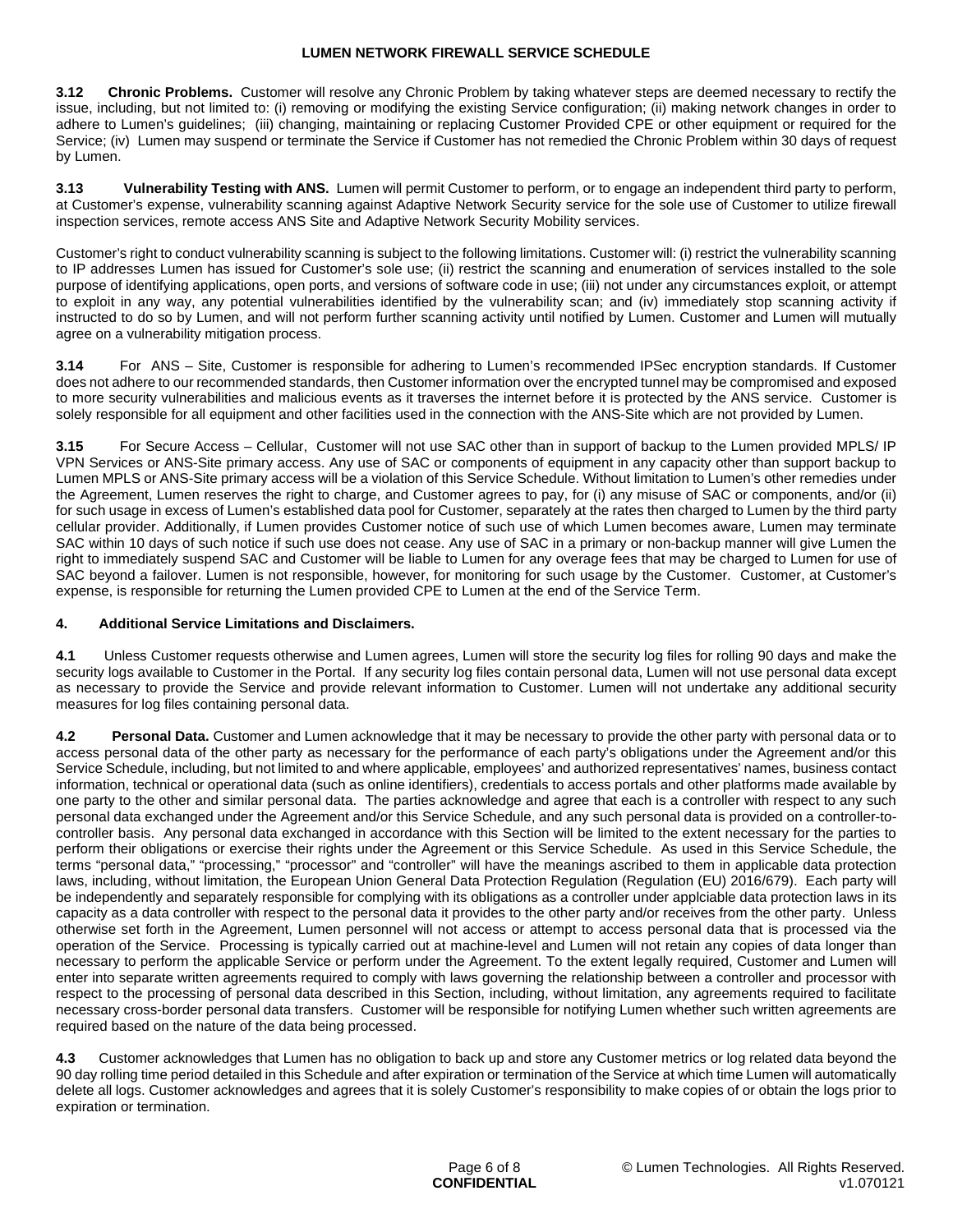**4.4 Modification or Termination of Network Firewall Services by Lumen.** Lumen reserves the right to modify any features or functionalities of the Service upon 90 days' prior notice to Customer. If the modification materially or detrimentally affects the features or functionality of the Service,Customer will, within 30 days of the change, notify Lumen of the material and detrimental impact and elect to cancel the affected Service as its sole remedy and without termination liability upon 60 days' advanced written notice if Lumen does not remedy the material and detrimental impact within the notice period.

**4.5 Portal.** Customer's primary Customer Security Contact will be given access to the Portal in order to view Threat Visualization, Rapid Threat Defense security posture setting, log management, retention, standard reporting, and viewable firewall policy configurations regarding the Service, and also to facilitate the placing of change orders. Lumen will provide Customer up to three security two-factor authentication tokens ("2FA Tokens") for access to the Portal. Customer will accept and comply with the End User Rules of Use associated with the 2FA Tokens. If Customer requests more than three 2FA Tokens, Lumen will provide the additional 2FA Tokens for an additional charge. Access to the Portal's security areas is restricted to the authorized Customer Security Contacts. All information received by the Customer from Lumen through the Portal's security areas is deemed "Confidential", is solely for Customer's internal use and may not be re-distributed, resold or otherwise transmitted outside of Customer's organization. For the avoidance of doubt, retention of logs and views in the Portal expire with the Service Term.

**4.6 Intellectual Property.** The Service and Lumen Provided Software, and all copyrights, patent rights and all intellectual property rights are the sole and exclusive property of Lumen or its third-party provider or licensor(s). Lumen grants Customer a non-exclusive, limited, non-transferrable, personal, revocable (at Lumen's sole discretion), non-sublicenseable, non-assignable right to access and/or use the Lumen Provided Software solely in accordance with the Service; *provided, however*, Customer will not reverse engineer, disassemble, decompile, or otherwise attempt to derive the source code of the Lumen Provided Software, nor will Customer remove any disclaimers, copyright attribution statements or the like from the Lumen Provided Software and any breach of this Section will automatically result in termination of the license granted.

# **4.7 Disclaimer/Liability.**

**4.7.1 Disclaimer.** Customer acknowledges that the Services endeavor to mitigate security Events, but Events may not always be identified and if identified may not be mitigated entirely, blocked or rendered harmless. Customer further acknowledges that it should consider any particular Service as just one tool to be used as part of an overall security strategy and not a guarantee of security. The Service provided under this Service Schedule is a supplement to Customer's existing security and compliance frameworks, network security policies and security response procedures, for which Lumen is not, and will not be, responsible. While Lumen will use reasonable commercial efforts to provide the Services in accordance with the SLA, the Services are otherwise provided "as-is". LUMEN MAKES NO WARRANTY, GUARANTEE, OR REPRESENTATION, EXPRESS OR IMPLIED, THAT ALL SECURITY THREATS AND VULNERABILITIES WILL BE DETECTED, THAT THE PERFORMANCE OF THE SERVICES WILL RENDER CUSTOMER'S SYSTEMS INVULNERABLE TO SECURITY BREACHES OR THAT GEOGRAPHICAL IP ADDRESSES WILL BE 100% ACCURATE, THAT ANY THIRD PARTY SOFTWARE PROVIDED BY CUSTOMER WILL BE COMPATIBLE WITH THE SERVICE AND/OR THAT LUMEN'S RECOMMENDATIONS, ASSESSMENTS, TESTS, REPORTS OR MONITORING WILL BE ACCURATE, COMPLETE, ERROR-FREE, OR EFFECTIVE IN ACHIEVING CUSTOMER'S SECURITY AND/OR COMPLIANCE RELATED OBJECTIVES. Neither Lumen or its subcontractors will be liable for any damages or liabilities however classified including third party claims which Customer or third parties may incur as a result of: (i) non-compliance with any standards which apply to Customer; and/or (ii) reliance upon (or implementation of recommendations from) results, reports, tests, or recommendations related to the Services; or (iii) loss or corruption of data or information transmitted through the Service. Notwithstanding anything to the contrary in any Agreement, Lumen provides no indemnities or warranties on the Services.

**4.7.2 Direct Damages.** Except for the payment and indemnification obligations of Customer and subject to the Damages Limitations provision in the Agreement or similar waiver of consequential damages provision, the total aggregate liability of each party arising from or related to this Service Schedule will not exceed the total MRCs, NRCs, and usage charges paid or payable to Lumen for the affected Services under this Service Schedule in the six months immediately preceding the first event giving rise to the cause of action ("Damage Cap"). With respect to any Service provided to Customer under this Schedule that is provided for Customer's convenience at no charge, Lumen will not be responsible or liable for any damages whatsoever and Customer's sole liability as it is related to Services provided at no charge is to terminate the affected Service.

**4.7.3 Additional Disclaimers.** LUMEN DOES NOT REPRESENT OR WARRANT THAT THE SERVICE AND ANY SOFTWARE IS NON-INFRINGING, OR THAT IT WILL BE UNINTERRUPTED, ERROR-FREE OR VIRUS FREE, FREE FROM ERROR, THAT ANY DOCUMENTATION OR MATERIALS ARE COMPLETE OR THAT THE SERVICE OR SOFTWARE WILL MEET OR SUPPORT CUSTOMER'S BUSINESS REQUIREMENTS.

**4.7.4 Resale and Premises Restrictions.** Notwithstanding anything to the contrary in the Agreement, Customer is prohibited from reselling any Service provided pursuant to this Service Schedule and may only use the Service within Customer owned or controlled enviroments without the express written consent of Lumen.

# **5. Definitions.**

"Advanced Change" means any change that is not a Basic Change. An additional Order may be required to complete an Advanced Change.

"Basic Changes" are changes that do not directly impact Customer's overall solution.